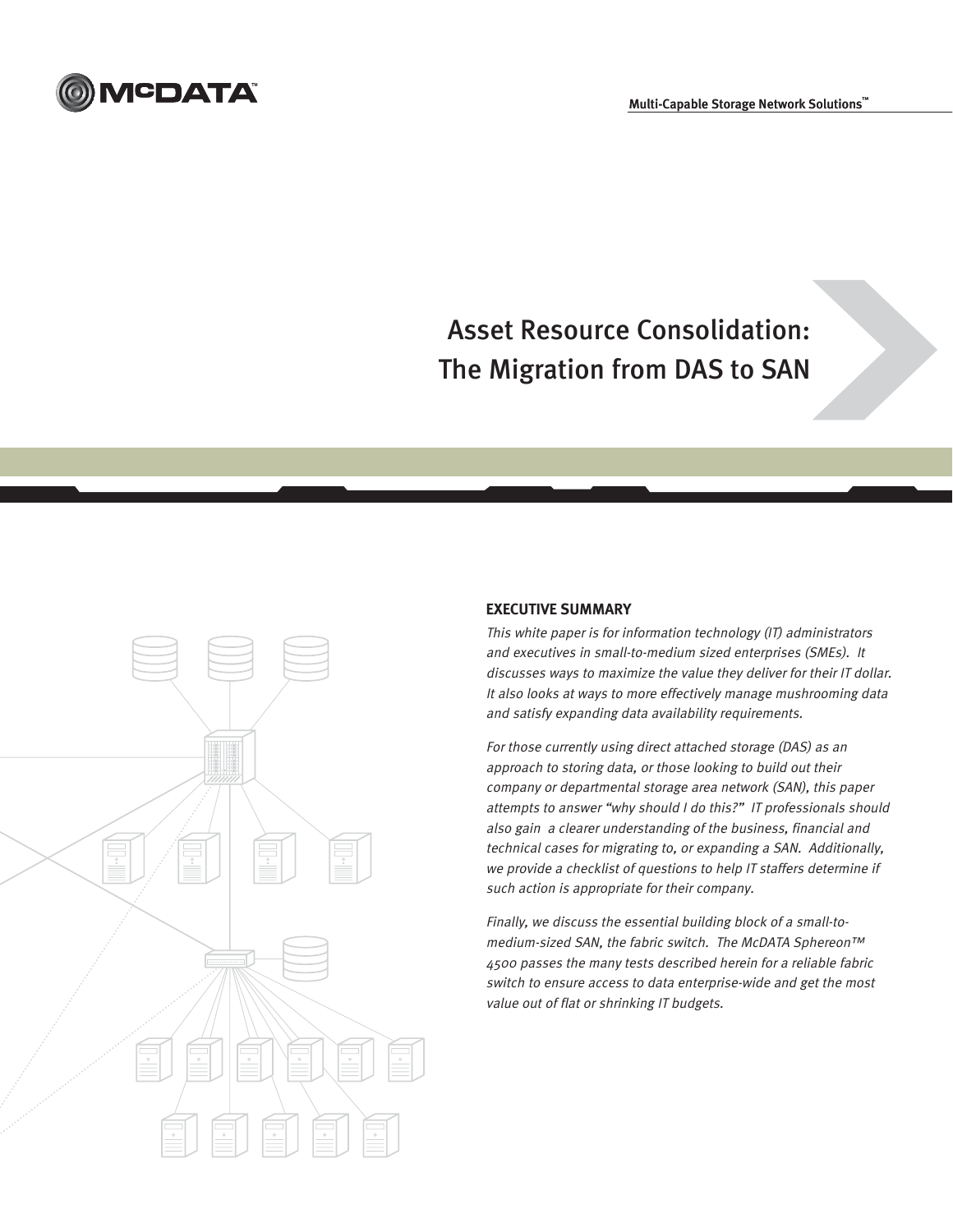#### **STORAGE CHALLENGES**

Today's IT executives face an economic climate that is but a shadow of its former self in the late 1990's. Falling or flat revenues along with increasing competition combine to make it more difficult to deliver shareholders the returns they expect. As a result, business executives pursue corporate-wide initiatives to boost revenues and cut expenses. Inevitably, these drivers filter down to IT departments that are called upon to do more with the same or shrinking budgets.

"More" in this case means managing, protecting, backing up and restoring data that is growing at a rate of 50 to 70 percent compounded annually.2 This is particularly true in industries such as financial services where data growth is driven strongly by Internet and customer-oriented applications along with 24 x 7 business operations. In order to compete, or more accurately survive, businesses must have fast, problem free access to their applications and associated data to meet customer expectations. This places an increasing burden on companies' IT resources.

IT executives in turn, through flat or shrinking budgets, have been forced to apply even more stringent return on

"IT infrastructure is just something that companies use to make business work. Anything that saves money and does the same job increases efficiency. Hence, one of the basic premises of storage is that consolidation allows you to get better utilization out of equipment, more with less hardware and makes it cheaper to manage." 1 Simon Gordon

Sr. Technical Consultant and15-year industry veteran

server, disk array and tape assets. This approach maximizes performance gains at a lower total cost of ownership to deliver superior value for the investment.

Servers may be physically consolidated by replacing a number of low-performance servers with one or more high-performance servers. As large numbers of dated servers come off lease, an enterprise can deploy fewer, more powerful servers, to capture significant increases

> in performance and functionality. This is made possible by prices that are lower relative to significant performance gains.

In terms of storage resources, consolidation takes the form of migrating from a directattached storage (DAS) environment to the establishment or expansion of a storage area network (SAN). A single SAN attached disk array can displace multiple direct-attached devices to make storage resources more available and manageable at the enterprise level.

The primary benefit of moving from a DAS to SAN environment is the ability to decouple storage resources from servers, placing them on a shared network to leverage maximum asset utilization for the cost.

Tape storage resources may also be consolidated through the creation of tape drive pools and the deployment of tape libraries. This results in significantly higher disk and tape device/media utilization rates in a SAN environment compared to direct attach tape when leveraging a SAN environment. Libraries automate previously manual tape handling for robust productivity gains, lower media failure rates and fewer lost cartridges.

### **SAN BENEFITS ARE DRIVING MAINSTREAM ACCEPTANCE**

According to a Gartner report, SAN topologies have gained wide market acceptance with spending expected to exceed \$25B by 2005.<sup>3</sup> The drivers speeding SAN acceptance over DAS topologies include:

- Lower total cost of ownership (TCO)
- Higher availability of data to meet 24 x 7 business operations

investment (ROI) litmus tests to prioritize projects. And they've had to consider new technologies or approaches to achieving their goals to meet more challenging corporate requirements.

Fortunately, one such approach offers substantial ROI, operational and technical benefits. For many enterprises, storage consolidation can be the answer to their storage availability, management and utilization problems.

#### **CONSOLIDATION OVERVIEW**

 $\overline{\mathcal{L}}$ 

Consolidation is defined as moving from a large number of smallcapacity lower-performance devices to a small number of large capacity high performance devices. IT professionals are encouraged to take a holistic view of consolidation to include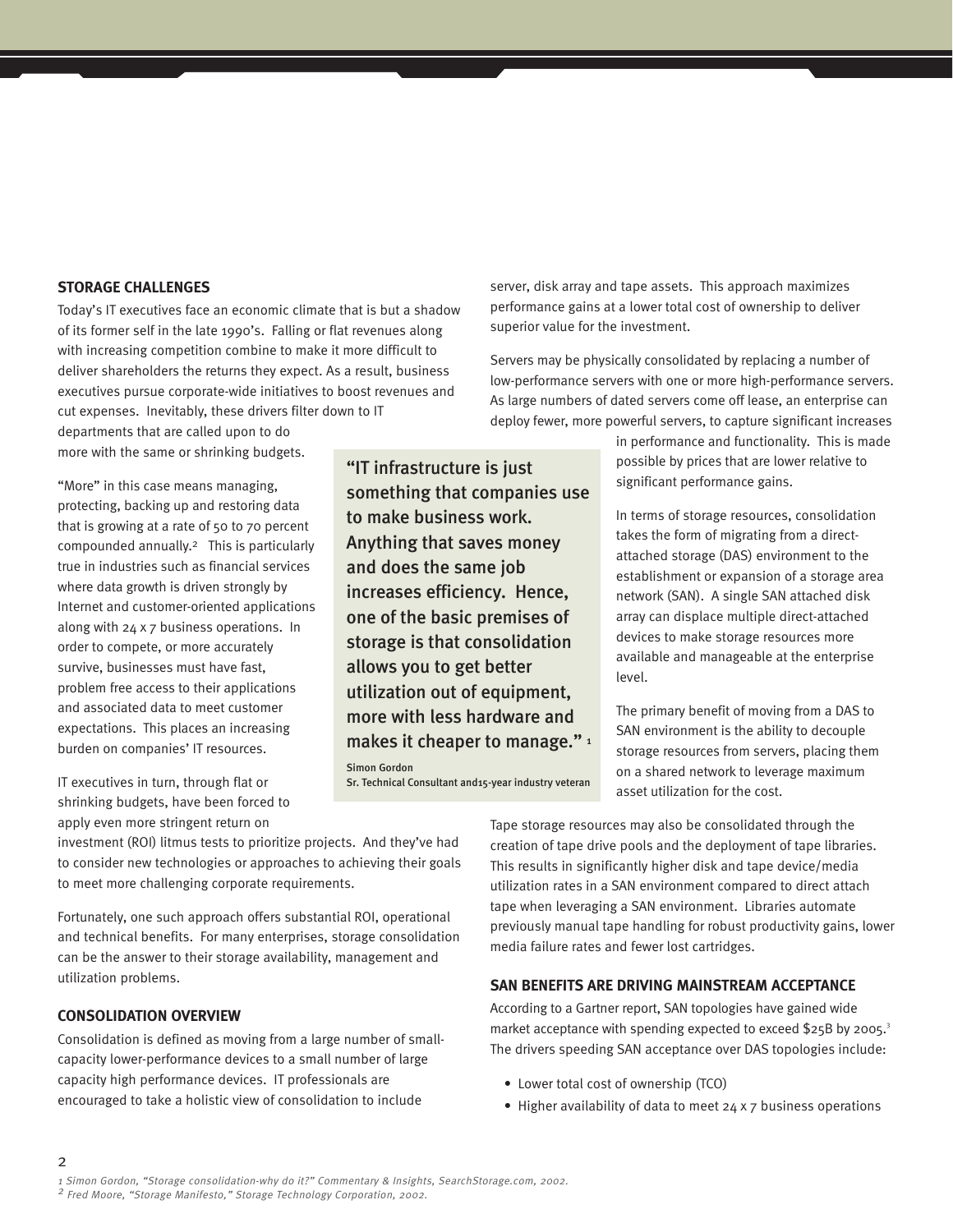- Greater reliability of components and redundant architecture to support business continuity
- Consolidation of storage resources to achieve significantly higher utilization rates
- Significant reduction in labor hours and personnel needed to manage network resources
- Substantially greater flexibility in dynamically assigning server and storage resources in a fraction of the time DAS topologies allow

New technologies and ways of managing storage gain acceptance through cost-effectively and efficiently achieving enterprises' objectives. Fortunately for IT executives, the cost of SAN implementation has gone down dramatically since the technology's inception. Businesses can now implement a SAN with the expectation of substantial overall system savings, as illustrated in Figure 1.



Low total cost of ownership and significant resource efficiencies of a SAN 4

And while capital equipment expenditures do rise for switches and centralized storage resources, SANs are invariably easier to manage, requiring much less in personnel resources as Figure 1 shows.

#### **THE DAS APPROACH IS REACHING ITS LIMITS**

A direct-attached point-to-point topology links disks, disk arrays and/or tape drives directly to a server via a SCSI connection. This coupling represents a single point of failure and limits access to disc space by other servers throughout the enterprise. Additionally, SCSI technology has other limitations for growing companies, including problems with bus disruption, physical size limitations, and a much slower data transmission speed compared to nowstandard SAN Fibre Channel links.

Another drawback of DAS topologies is that they are highly inflexible when deploying new servers to meet a business need. Significant configuration is required and maintaining such an architecture as a DAS network scales requires ever-rising headcounts. Required management resources typically grow linearly, in lockstep with server growth.

By contrast, consolidation reduces the number of hardware resources, management resource costs can correspondingly be reduced to achieve a much lower operational cost per terabyte deployed. And with consolidation, centralized management may be realized to achieve further management cost savings

> A SAN approach allows tape resources to be fully utilized 24 hours a day while also reducing backup windows by allowing backups to be completed at the maximum speed of the tape drive technology.

> DAS solutions have their advantages to be sure. Adding more storage is inexpensive. When scaling storage, the addition of its accompanying server adds to a company's computing power. And no training is required to get staff up to speed on legacy systems.

But the sum total of costs and benefits to this solution pale in comparison to emerging SAN topologies as the most efficient infrastructure to optimize resource productivity and overall cost through consolidation to a fewer number of overall hardware devices.

#### **THE SAN APPROACH: STORAGE WITH ROOM TO GROW**

A SAN is comprised of storage devices, one or more fabric switches, a director for larger networks (essentially a supercharged switch featuring ultra-high availability and capacity) and the servers they support. One of the many advantages of this topology is that it offers any-to-any connectivity within the SAN fabric versus one-to-one in a DAS environment. Another advantage is redundancy. Architecturally, redundancy is built into a SAN by adding switches in pairs, and

<sup>4</sup> James Berlino, et al, "The Storage Report - Customer Perspectives & Industry Evolution," McKinsey/Merrill Lynch, 2001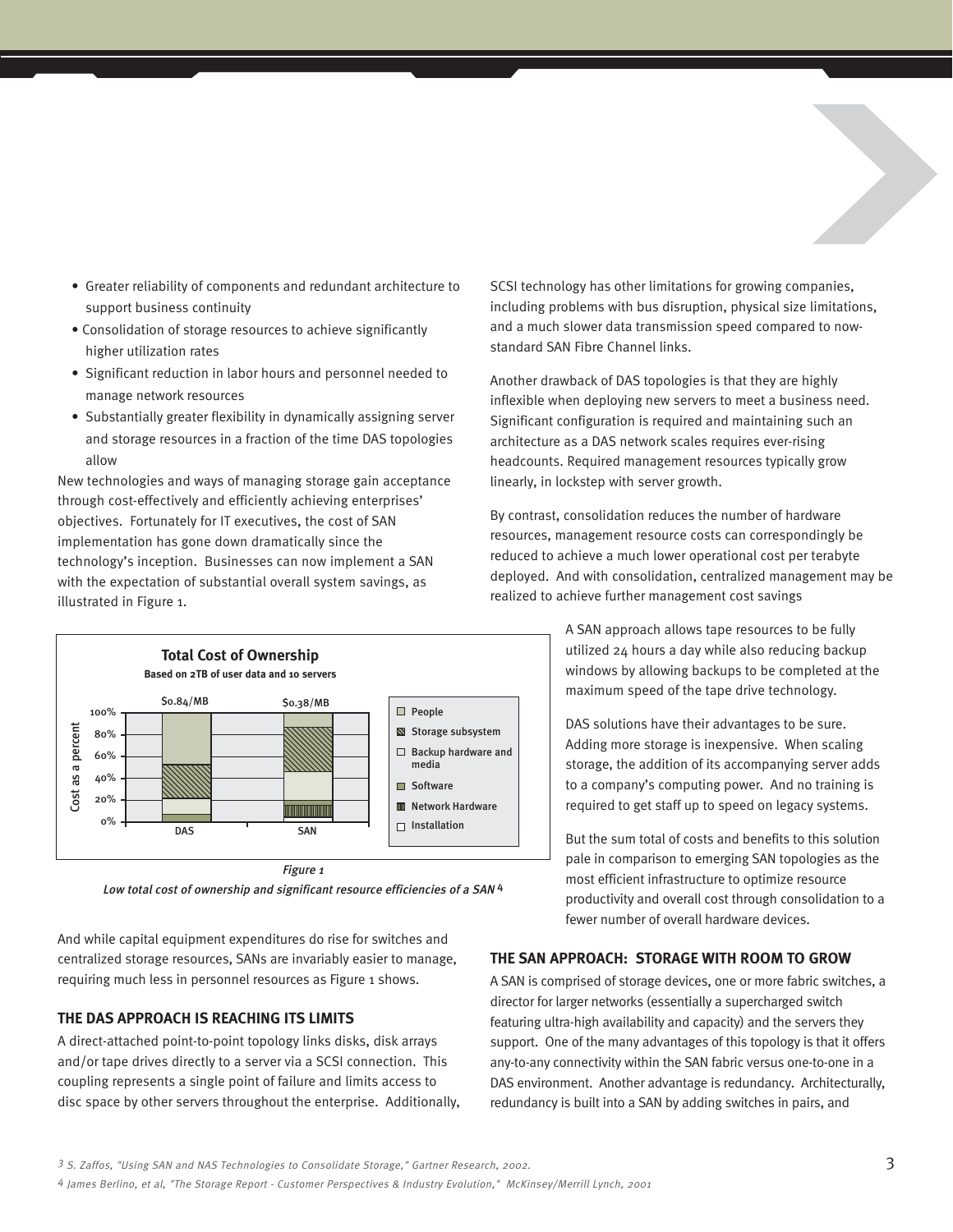

through interconnected cabling that eliminates single points of failure.

SANs also centrally support heterogeneous platforms like UNIX, Windows 2000 and Sun with consolidated storage devices. This greatly simplifies network management and backup activities and requires a lower headcount to manage ever-growing data volumes.

What's more, SANs typically make use of Fibre Channel (FC) connectivity to deliver data transmission rates many times over its slower SCSI

cousin. Coupled with lower latency rates in the two-microsecond range, FC is a compelling choice.

### **EXTERNAL STORAGE CONSOLIDATION**

Storage components consist of pooled devices and may include both disk arrays and tape libraries. Whereas tape DAS solutions require a drive for each server they support, SAN library tape drives may be consolidated to achieve greater utilization of these assets and consequently require fewer to implement tape operations. This architecture also enables better capacity management to improve



Typical SAN topology

utilization, the implementation of more performance options, and a wider range of business continuity options. Enterprises can also

select best-of-breed storage and media and more flexible migration options inherent in going to external storage attached on a shared SAN network.

By migrating to a SAN, backup operation efficiencies may be substantially improved. Operationally, a company can set enterprise-wide standards for backup and restore functions. This is more difficult in DAS environments where backing up discrete storage islands can be inconsistent.

Tactically, tape media may also experience substantial increases in utilization (e.g., from 40 to 80 percent). Moreover, much higher capacity tape cartridges are available today. Enterprises consolidating their storage assets may migrate their data from a large number of small-capacity cartridges to many fewer highcapacity cartridges. For space-strapped data centers, the footprint savings alone could be substantial.

#### **SERVER CONSOLIDATION**

There are many advantages to server consolidation in a SAN topology. First, as an enterprise's servers come off lease, it can choose to economically replace a large number of obsolete servers with a smaller number of more powerful ones at lower cost points. Enterprise software applications can likewise be consolidated onto a small number of servers. And while many more users will be drawing upon the processing power of fewer servers, the technological advances in newer models more than make up for the greater work load.

A second major advantage is the flexibility SAN-based servers deliver. Servers can easily be added to and removed from the SAN fabric, requiring minimal configuration and administration. Consequently, IT department's response times can be substantially shrunk when deploying servers in support of emerging projects. This dovetails with enterprises' needs to be more nimble in the competitive business environment-starting projects on a moment's notice in support of corporate objectives.

# **FABRIC SWITCHES TO FACILITATE SERVER AND STORAGE CONSOLIDATION**

A fabric switch routes data traffic between servers and storage resources to enable any-to-any connectivity. Small- to medium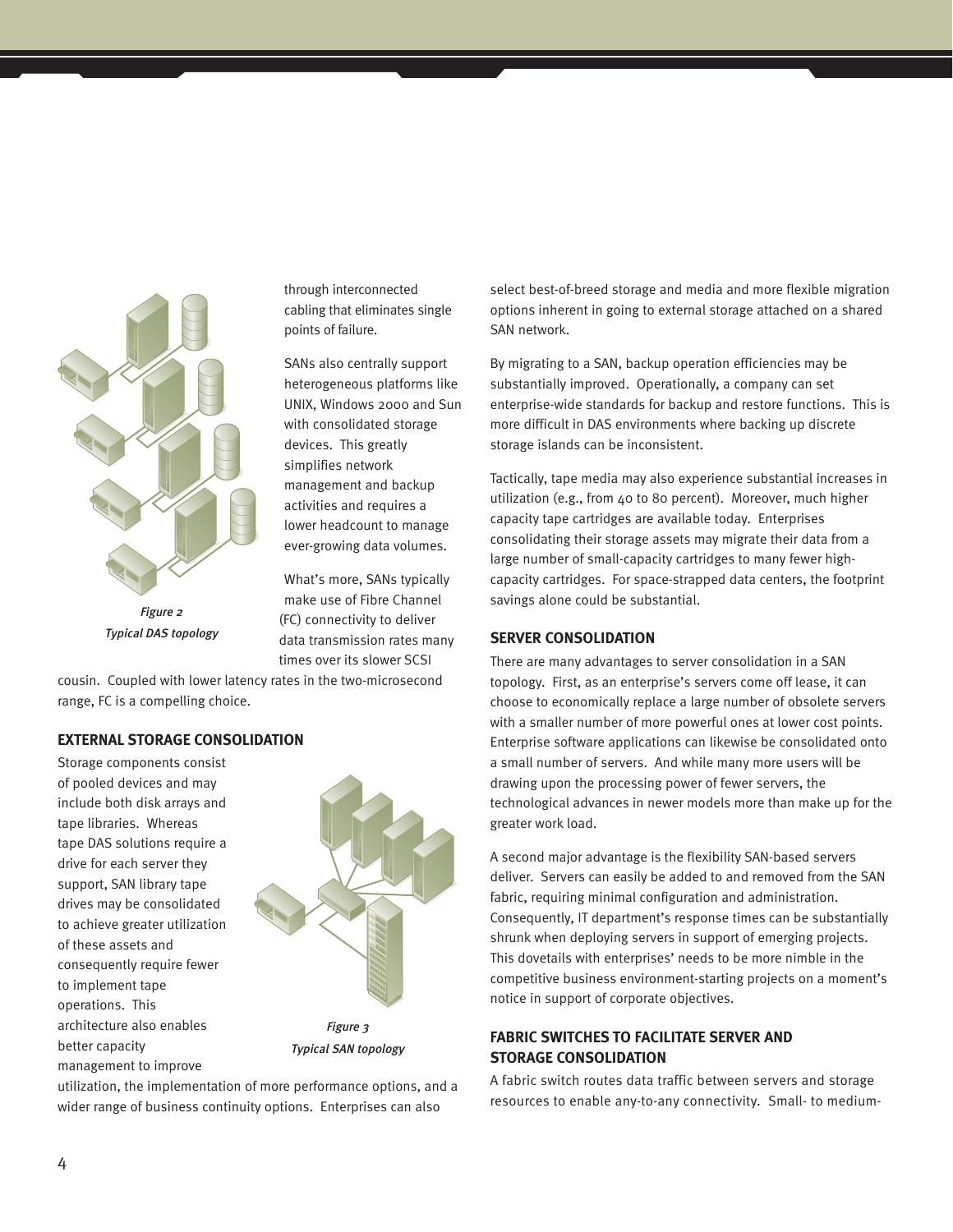sized SANs may use them to form the backbone of a storage network. Fabric switch port counts typically range from eight to 32 (for larger SANs, directors are a better choice with well over 100 ports in a single chassis). A 2-gigabit-per-second (Gb/s) data traffic throughput is today's standard with 10 Gb/s capacity on the horizon. Fibre Channel connectivity is also standard, giving SANs a significant data access speed advantage over DAS SCSI connections.

Because switches are vital to the effective, continued operation of a SAN, availability is an important feature to consider. Lower end switches might save IT dollars up front, but they can be costly in the long run when downtime, maintenance and upgrades are taken into account. A better strategy is to start with a more reliable switch that can grow with expanding storage needs. Switches that feature 99.99 percent or greater availability typically include components like redundant hot-pluggable power and cooling. These features help ensure access to business-critical data as required by internal and external customers alike.

Other important switch criteria include simplified management and an open systems design which ensures the switch is interoperable with devices from multiple vendors. To maximize availability, a switch should be able to upgrade its firmware non-disruptively as well. This frees IT administrators from the need to schedule and carry out powering down of their networks for this task.

And with flat IT budgets based on ROI business cases, the ideal switch will allow the addition of ports as needed rather than requiring the purchase of a fully-loaded chassis. IT managers today can choose to purchase a more advanced switch with only 8 or 16 of its ports enabled. As storage networking needs grow, an administrator can enable the remaining ports on the existing switch using a firmware key, instead of purchasing and installing a separate switch. This is the sort of SAN technology that helps eliminate the over-allocation of resources that is symptomatic of a DAS environment.

### **WHEN DOES A CONSOLIDATION STRATEGY MAKE SENSE?**

There are many telltale signs that point to the technical and business reasons an enterprise may be ready to migrate to or build out a SAN.

### **Does your business require 24 x 7 high-availability to your data?**

More and more enterprises find that 24 x 7 x 365 access to data by internal and external customers is a corporate requirement. Downtime, or long data access latency times translate into lower employee productivity and/or unhappy customers.

DAS solutions fail to meet the high availability standard. The server-storage link represents a single point of failure, and data access can be lost for long periods of time when a server fails. Even routine server administration tasks require scheduling downtime to complete, thus rendering server-attached storage inaccessible.

SANs eliminate single points of failure, pooling storage resources and routing data traffic across redundant paths. As an enterprise grows, additional storage can be added non-disruptively. Likewise, many of the administrative tasks needed to maintain the network can also be performed without impeding access to data. For instance, the addition or subtraction of servers to a SAN can easily be done non-disruptively to achieve a level of IT support flexibility not possible for DAS systems.

# **Is your enterprise currently managing, or do you expect to be managing over 1 terabyte of data?**

This data volume threshold is a good measure of whether it may be economical to migrate to a SAN. For enterprises that have exceeded the 1TB demarcation or soon will, the financial, business and technological case to implement a SAN is much easier to make.

# **Are you called upon to manage larger data volumes with fewer people?**

Scaling storage devices using a DAS model is cumbersome beyond the 1TB range for most enterprises. And growing numbers of servers with their attached storage can substantially add administrator labor hours to an IT team's workload. This commonly results in IT departments that spend the majority of their time fighting fires rather than optimizing their resources in support of corporate objectives.

By migrating to a SAN, storage resources can be consolidated into fewer storage devices that are physically and/or logically pooled. This topology requires significantly less administrative time to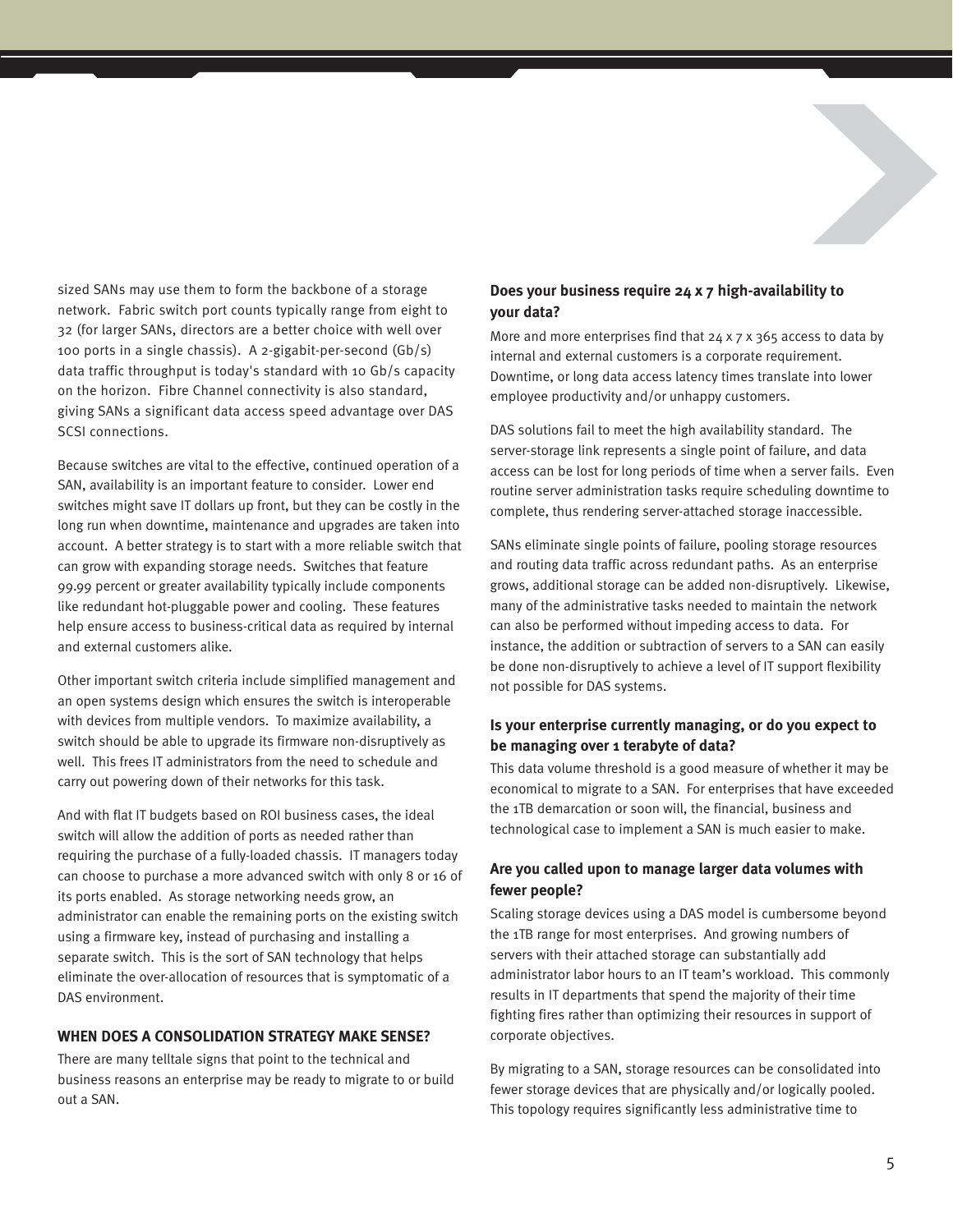manage. For example, in the case of data backups, DAS solutions require separate backups for each server platform. Within a SAN environment, the pooled data is backed up centrally regardless of server platform. Programming backup jobs for a few storage resources, independent of the server platform it supports is significantly easier than setting up, monitoring and troubleshooting backup jobs for dozens of servers with attached storage.

SAN administrators garner the maximum benefits of consolidated storage resources when they use SAN management software applications. The more robust among these applications can automate many manual DAS tasks, like having to personally check various devices in the network to confirm that a server or storage device hasn't gone down. Moreover, criteria can be established beforehand to automate alarms or redirect traffic to proactively manage the SAN.

According to many IT administrators, migrating to a SAN and utilizing a SAN management software application can cut administration labor hours by up to 50 percent.

# **Is it difficult to scale your current storage devices to meet greater demand?**

For most companies, rapid data growth is pressuring IT departments to be much more efficient. As a result, economical and flexible scaling of storage assets is a primary consideration when looking ahead to near-future needs.

As alluded to earlier, one of the few advantages of DAS is the ease with which storage can be added at low expense. Unfortunately, placing additional storage into service disrupts data availability, something enterprises running 24 x 7 operations may not be able to afford.

Moreover, as a DAS architecture builds out, so too do the number of storage islands, separate from each other with data volume sets unavailable enterprise-wide. Add to that the personal attention that routine backups and administration require, and the maintenance requirements of attending to a DAS environment outstrip its benefits.

SANs on the other hand overcome these challenges. They are designed to be centrally managed from a single location, as

opposed to discrete DAS islands throughout the enterprise. In addition, with the right storage components, storage capacity may easily be added non-disruptively—ensuring continuity of business operations and access to critical data.

# **Do you need to substantially increase your storage utilization?**

DAS solutions, due to their inability to share storage resources, deliver low aggregate utilization rates averaging about 40 percent. With the hassles of adding additional storage, which necessitates bringing a server down, administrators often over-allocate storage capacity to begin with to help forestall this scenario.

SANs, by contrast, allow tremendous flexibility in storage allocation and thus utilization rates can rise up to 80 percent in practice. So rather than stranding unused capacity on a direct-attached server, SANs can dynamically allocate data capacity as needed. And if a user exceeds this capacity, allocating additional capacity can be done in minutes versus typical hours (or days) required in scaling a DAS solution.

# **Do you need greater flexibility and speed in deploying servers to support end-user projects?**

IT administrators supporting dynamic business environments would benefit from the greater flexibility a SAN enables. Pulling a DAS server off the line to reconfigure it for new projects is timeconsuming. By contrast, SAN servers may be added, subtracted or rotated with comparative ease. This empowers IT executives and administrators to better support fast-paced business environments by quickly deploying servers to a SAN and dynamically allocating storage resources.

If you answered yes to any one of these questions, it may be time to seriously investigate transitioning to a SAN topology. If you answered yes to all of the questions, your network may have already grown to the point where the DAS benefits are delivering diminishing returns.

It is never too early to begin researching and planning a new SAN. While SANs deliver significant performance advantages, they can be complex to plan and implement. Investing more time up front in the planning phase will yield significant dividends in the form of a smooth transition and fewer hassles.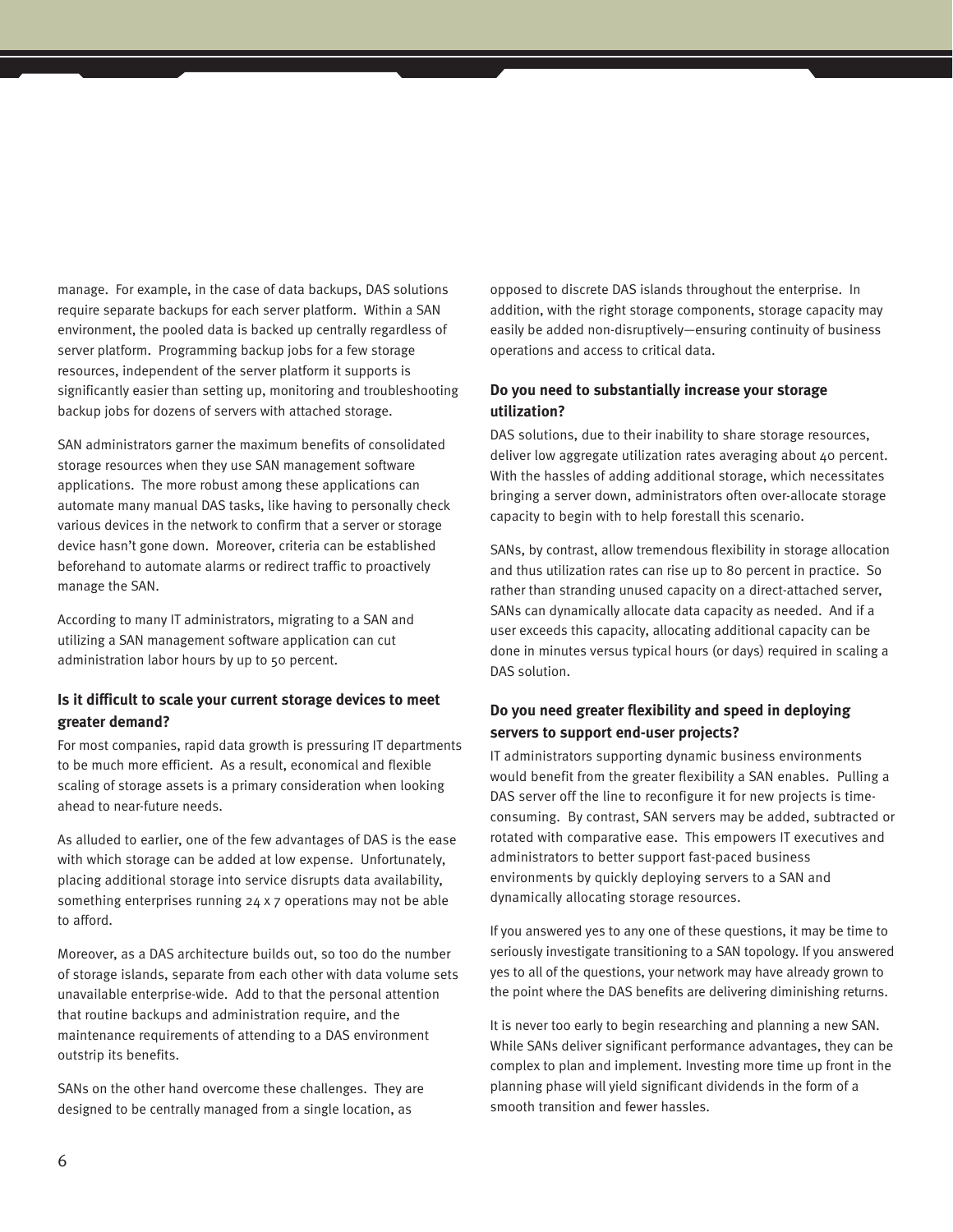# **SAN SOLUTIONS FOR SMALL-TO-MEDIUM ENTERPRISES**

When IT executives and administrators are ready to implement a SAN, there are a few sound principles to help guide them in the right direction.

"Storage and file server consolidation is the solution of choice for coping with staff and budget shortages and delivering 24 x 7 data availability." 5

S. Zaffos Gartner Research

At the center of an effective, consolidated small- or medium-sized SAN is a high-performance fabric switch. Because this switch makes up the backbone of the SAN, it must be evaluated for:

- High availability and reliability
- Ease of manageability
- Rapid, simple scalability, and
- Interoperability with other devices
- Decouple server and storage resources
- Improved resource sharing

The McDATA Sphereon™ 4500 Fabric Switch is ideal for small-tomedium enterprises because it combines the most important features of a good fabric switch.

### **AVAILABILITY**

The Sphereon 4500, for example, offers several availability features to significantly reduce network downtime and ensure continued access to critical data. These include:

- Hot-plug redundant power and cooling components
- Advanced error detection to react proactively to potential problems
- On-line, non-disruptive firmware upgrades

Together, these features combine to deliver a 99.99 percent availability rating.

### **MANAGEABILITY**

There are a variety of management tools that deliver a range of management options suited for small to very large SAN fabrics. All of these software applications help minimize downtime and greatly simplify the day-to-day management and optimization of a SAN.

Some software features that can greatly enhance small fabric management include auto-discovery of all of the devices on the SAN regardless of make or model, an intuitive user interface, and planning tools to help plan for future growth. Some of the more advanced software applications are more customizable and offer proactive notification capabilities, sophisticated analysis tools (to help analyze performance trends, for example), and report generation in a variety of formats.

McData's Sphereon 4500 Fabric Switch supports a variety of management options, from simple monitoring and configuration to integration into enterprise-wide framework management applications. The SANpilot™ management application integrated into every Sphereon switch is ideal for managing small fabrics (less than eight switches), and includes an intuitive interface and essential features such as zoning, simple fabric management, and complete configuration tools for McDATA switches. A command-line interface (CLI) lets administrators automate tasks to boost productivity.

### **SCALABILITY**

Flexibility is the watchword for scalability. Those solutions featuring "pay as you grow" in-the-box scalability give enterprises flexibility to match their budgets. FlexPort technology, for instance, which is included on the Sphereon 4500, enables companies to minimize their initial investment and build out their network on an as-needed basis. This approach allows for the activation of additional port capacity as demand grows.

There are two main advantages to this strategy. First, enterprises get the performance benefits of a larger port-count switch while paying for only the capacity needed. Second, by deploying a switch with a higher port count capacity, companies can build out their SAN with fewer switches. This facilitates ease of administration and boosts the total available ports because fewer inter-switch links are required.